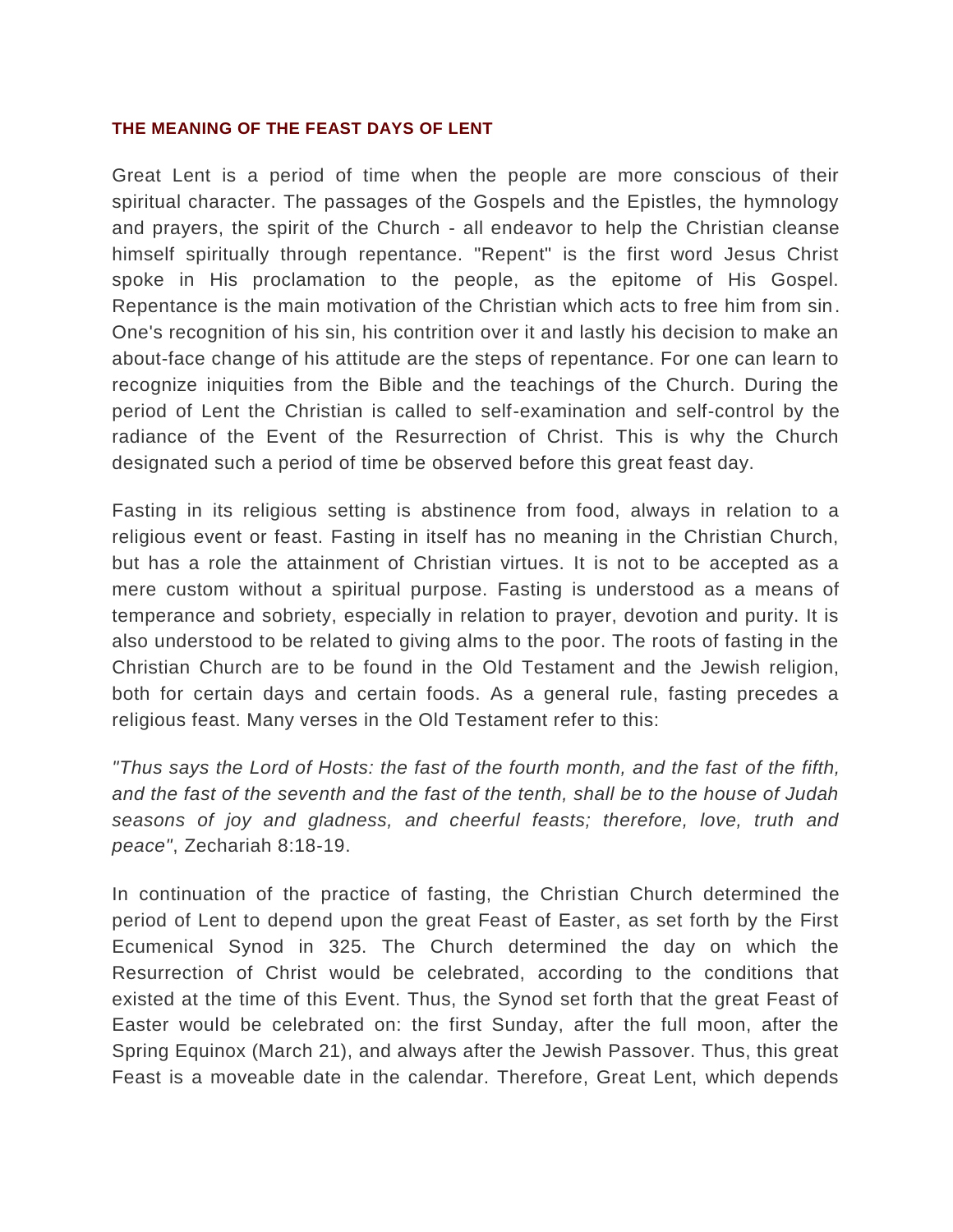upon the date of Easter, also is moveable, each year being celebrated on a different date, (Sunday), depending on the above conditions.

The four weeks which precede Great Lent are considered preparatory, a forerunner to Lent. These four weeks, along with the eight weeks of Lent, are characterized by the Church as *Triodion*, meaning "thrice-hymns", a name which has no bearing on the substance of Lent itself:

- The four weeks preceding Lent are known as:
- $\bullet$
- 1. Sunday of the Tax Collector and Pharisee (from the Parable),
- 2. Sunday of the Prodigal Son (from the Parable),
- 3. Sunday of Meat (the Final Judgment),
- 4. Sunday of Cheese (Adam's expulsion from Paradise);
- The eight weeks of the Great Lent are:
- $\bullet$
- 1. First Sunday (Sunday of Orthodoxy),
- 2. Second Sunday (St. Gregory Palamas),
- 3. Third Sunday (Adoration of Cross),
- 4. Fourth Sunday (St. John of Climax),
- 5. Fifth Sunday (St. Mary of Egypt),
- 6. Palm Sunday through Holy Saturday and Easter Sunday.
- During Great Lent:
- $\bullet$
- 1. Every day the Great Compline is read,
- 2. Every Wednesday and Friday the Liturgy of the Presanctified Gifts is officiated.
- 3. On four Friday evenings a fourth of the Akathist Hymn is read, with the entire Hymn read the fifth Friday.

# **A. THE FOUR PREPARATORY WEEKS**

SUNDAY OF THE TAX COLLECTOR AND PHARISEE (John 1:43-52).

Arrogance is the perversion of the soul and spirit of man; it is the greatest weapon of the evil one; it is the mother of hypocrisy; it is the obstacle of spiritual progress: it is the degradation of civilization; it is the greatest enemy of man; it is the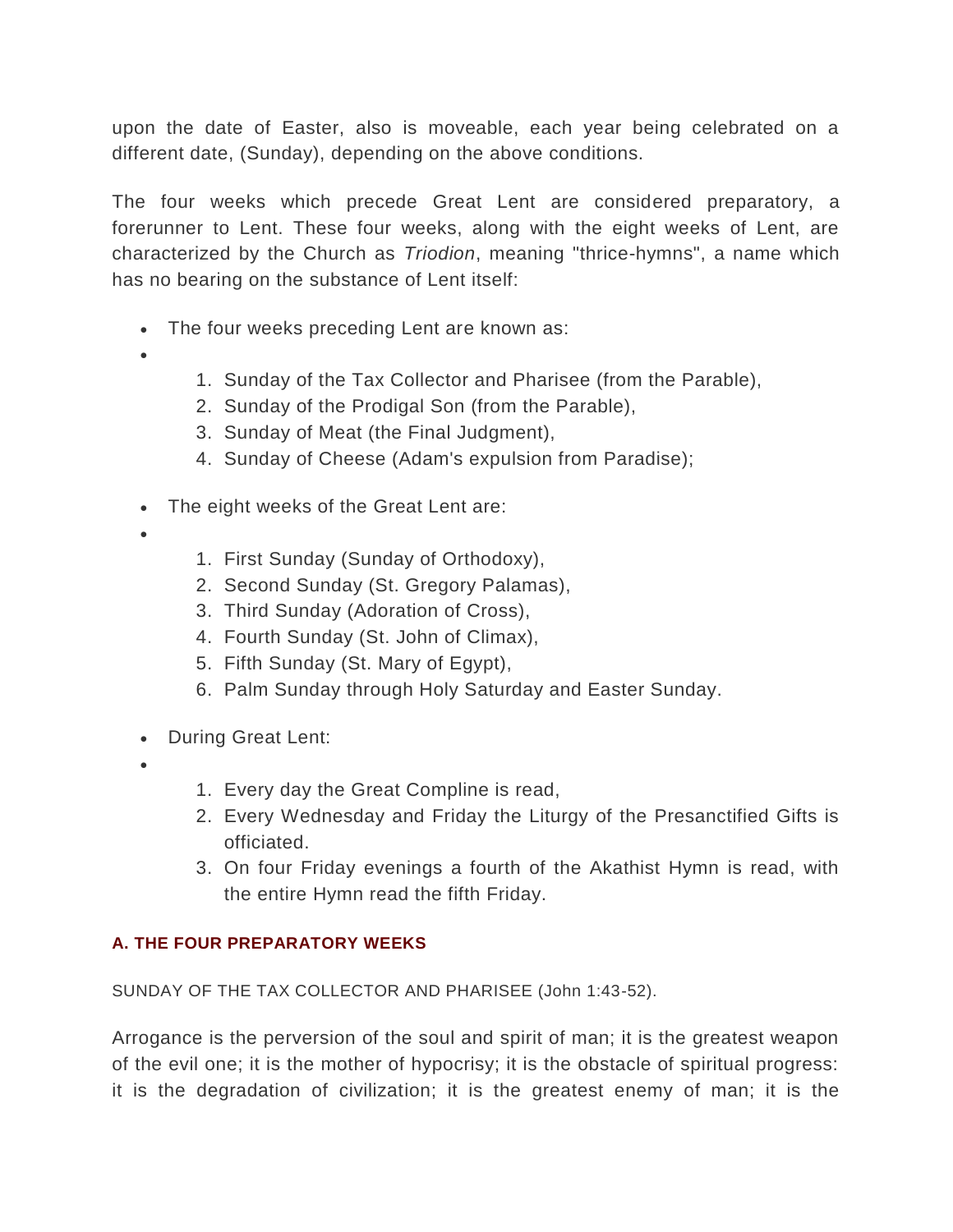opposite of repentance; it is the corruption of the conscience of man. This is why the Church designated the first Sunday of preparation for acceptance of the Message of the Resurrection of Christ, with the Parable of the Tax Collector and Pharisee being read. The root of evil, arrogance, should be uprooted and replaced with the virtue of humbleness, which is the teaching of this Parable. The highest degree of man's arrogance is when a person speaks to God in prayers as did the Pharisee, who said, "God I thank thee", only for the opportunity to enumerate his achievements publicly, comparing himself to others who, according to him, were sinners, saying "I am not like other men, sinners, or even like this tax collector". He extolled himself saying, "I fast, I give tithe", which he did. But the more he boasted, the more he condemned himself through arrogance.

On the other hand, the tax collector confessed: "God be merciful to me a sinner". The repentance of the tax collector is the basis of Christian life; it is the passage into the Kingdom; it is the reestablishment of the image of God in the soul of His creature. Humbleness is the queen of all virtues. Thus, the first phrase of the hymnology of the day is: "Let us not pray pharisee-like. . . . Open to me the doors of repentance". The combination of almsgiving, prayer and piety, along with the intention of repentance like that of the tax collector, is imperative in the life of a Christian. The attitude of the tax collector made him a steward of divine gifts. Repentance and confession of faith is the same two-sided coin.

SUNDAY OF THE PRODIGAL SON (Luke 15:11-32).

This Parable relates to man's prodigality with the divine gifts to man. It is the consequence of arrogance. Prodigality is the unreckoning extravagance in sensuality. The prodigal is one who cannot be saved, whose life is dissolute, who squandered his father's property. Prodigality, then, is the second basic corruption toward which man is inclined. This is why this Parable is known as the Parable of the Prodigal Son, the subject matter of this week. Despite the characterization in this Parable, its main subject is the warm parental love of the Father. The father's love was unbroken and firm for his prodigal son. His love was shown more at the return of his son than in the beginning, despite the fact that his son squandered his "properties". In the end, however, the son exchanged his prodigality for repentance, and this is the crux of the parable. This moment changes the prodigal son into the prudent son, expelling arrogance with repentance. While the son was returning to his father, he kept rehearsing over and over again: "Father, I have sinned against heaven and before you". But when the son saw his father's house from afar, his father saw him, and ran to him and embraced him warmly. Thus, the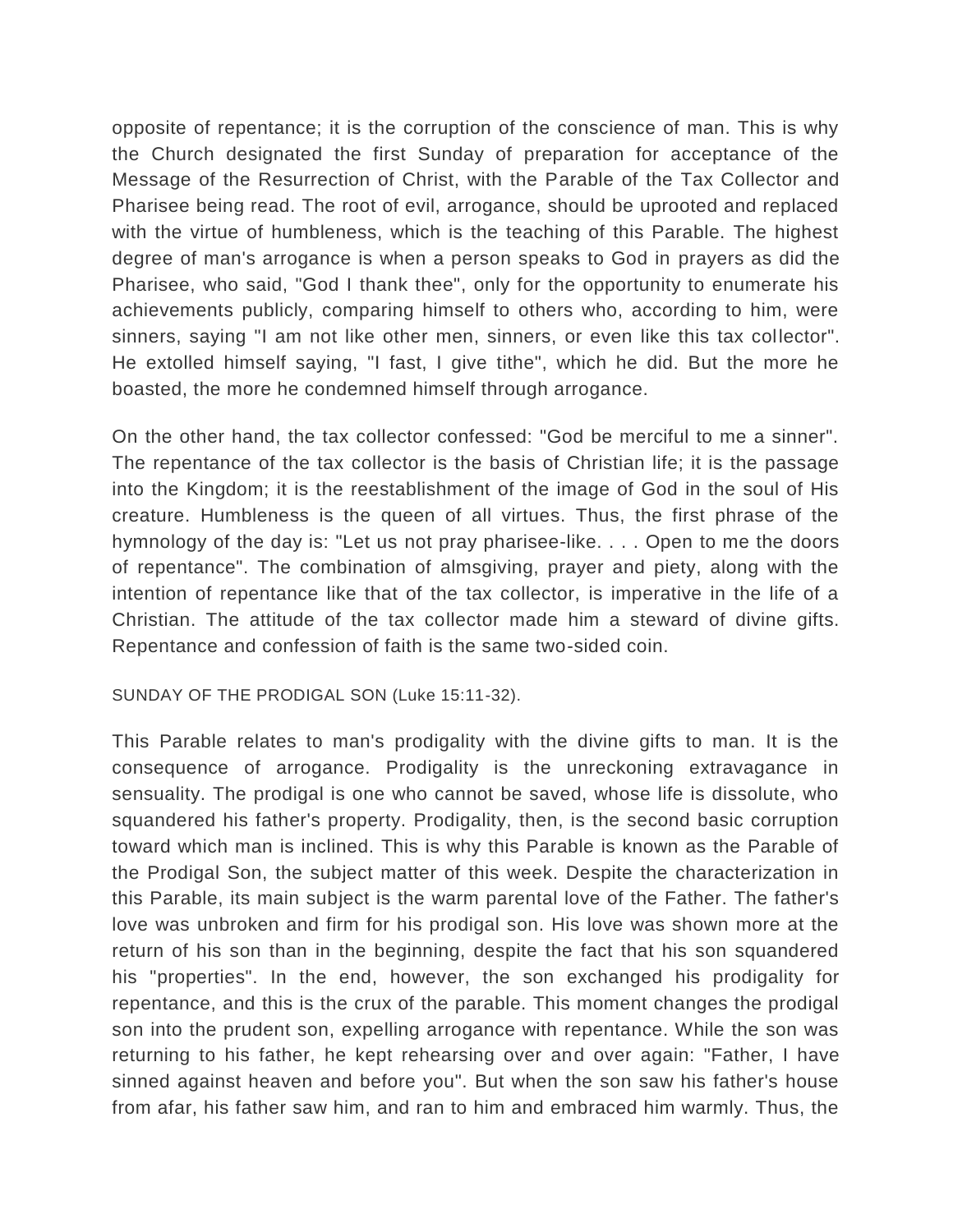son did not have the opportunity to tell his father what he had been rehearsing. The son at the beginning said, "give me", but in the end he asked, "make me", which is the depth of repentance and obedience, the challenging factors of a Christian.

SUNDAY OF MEAT (Matthew 25:31-46).

It is a strong conviction and belief of the Church that Christ will come a second time into the world, not to save the world, but in "glory" to judge the world. In as much as God knew in advance the destiny of each man, why did He not prevent the non-believers and wrong-doers from being born and being condemned everlastingly, someone might ask. The fate of people is wrought on this earth, because after death, there is no opportunity for repentance in order to better one's state. Man's finite mind cannot comprehend God's love for his salvation and judgment for his condemnation. Yet, here is the center of the belief that there is a Supreme Judge for those who committed iniquities and wrong-doings without punishment or discovery while on earth. Approaching Lent and Easter, the Christian is admonished to correct his faults by fasting, praying and almsgiving, as recorded in the Gospel passage of the day. The Last Judgment will be made according to the good works of each person as a result of his faith in and worship of God. These good works are directed to the "least", those in need, as Christ Himself says, "as you did it not to one of the least of these, you did it not to me", (v. 45). This Sunday is the last day before Lent that the believer eats meat.

SUNDAY OF CHEESE (Matthew 6:14-21).

The theme of this Sunday refers to the expulsion of Adam from Paradise. Adam in Paradise misused his freedom by allowing himself to be persuaded by the evil one to disobey the command to not eat of the fruit of the tree of knowledge of good and evil. The evil one convinced him that by so doing he would know more than God. The Church in its hymnology presents the condition of Adam outside of Paradise as weeping and working hard for his livelihood. The Gospel passage of the day refers to the manner of praying, fasting, almsgiving and all good works. These are to be done in secret, without boasting. The meaning of this Sunday is the condescension of God to the human weakness, "for if you forgive men their trespasses, your heavenly Father also will forgive you; but if you do not forgive men their trespasses, neither will your Father forgive your trespasses" (v. 14-15). This is emphasized in the Lord's Prayer.,The week (six days) preceding Sunday of Cheese and after Meat Sunday, is the addition to the period of the Great Lent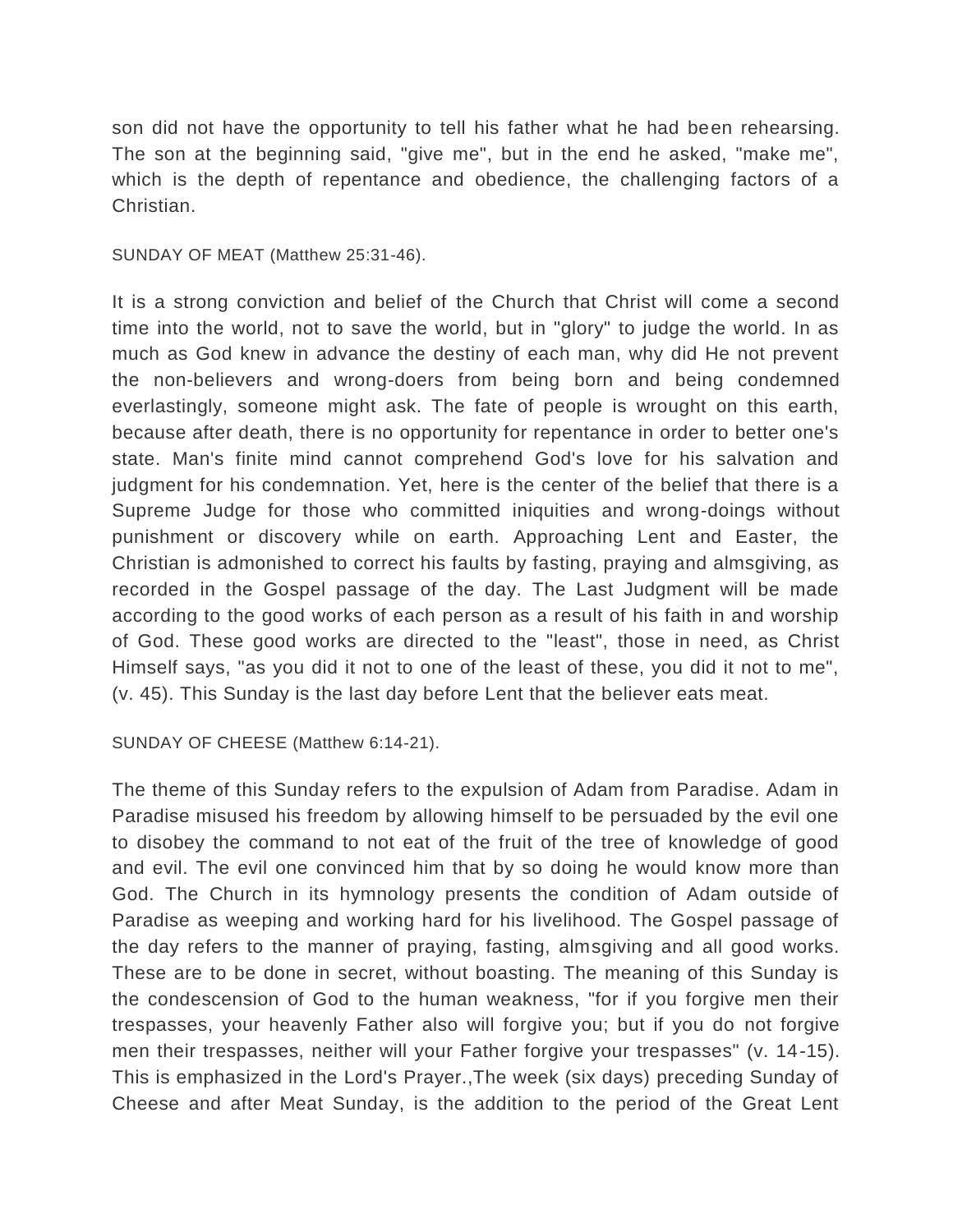which completes the forty days of fasting (excluding Saturdays and Sundays). The name of this Sunday, "Cheese", implies that the fast of this week is the gradual transition from eating meat to the strict fast of Lent, which starts the next day, Monday, with the first Sunday of Lent at the end of the preliminary seven days (Sunday of Orthodoxy).

#### **B. THE SEVEN SUNDAYS OF THE GREAT LENT**

FIRST SUNDAY OF LENT - SUNDAY OF ORTHODOXY John 1:43-52).

This Sunday commemorates the return of the Icons into the churches, according to the decision of the Seventh Ecumenical Synod (787). The Church determined that this celebration would take place each year on the first Sunday of Lent, as the Sunday of Orthodoxy, starting March 11, 843. On this Sunday every year the triumph of the faith of Orthodoxy is celebrated with ceremony. The Icon of Christ, according to St. John Damascus, is a distinct affirmation and a reminder of the fact of His Incarnation, which has a vital significance for the salvation of the faithful, an affirmation which prevails to this day in the Orthodox Church. The celebration of the day includes the procession with the Icon of Christ around the inside of the church with pomp and reverence. The Sunday of Orthodoxy calls upon the people to rededicate themselves to the deep meaning of their faith and to declare in unison, "One Lord, one faith, one baptism, one God and Father of all".

SECOND SUNDAY OF LENT - ST. GREGORY PALAMAS (Mark 2:1-12).

This Sunday commemorates the life of St. Gregory Palamas (14th century). The Church dedicates this Sunday to St. Gregory for his orthodox faith, theological knowledge, virtuous life, miracles and his efforts to clarify the orthodox teaching on the subject of *Hesychasm* (from the Greek, meaning quiet.) Hesychasm was a system of mysticism propagated on Mt. Athos by 14th century monks who believed that man was able, through an elaborate system of ascetic practices based upon perfect quiet of body and mind, to arrive at the vision of the divine light, with the real distinction between the essence and the operations of God. Gregory became noted for his efforts to explain the difference between the correct teaching and this theory. Gregory was dedicated to an ascetic life of prayer and fasting, which are practices of Lent.

THIRD SUNDAY OF LENT - ADORATION OF THE CROSS (Mark 8:34-38; 9:1).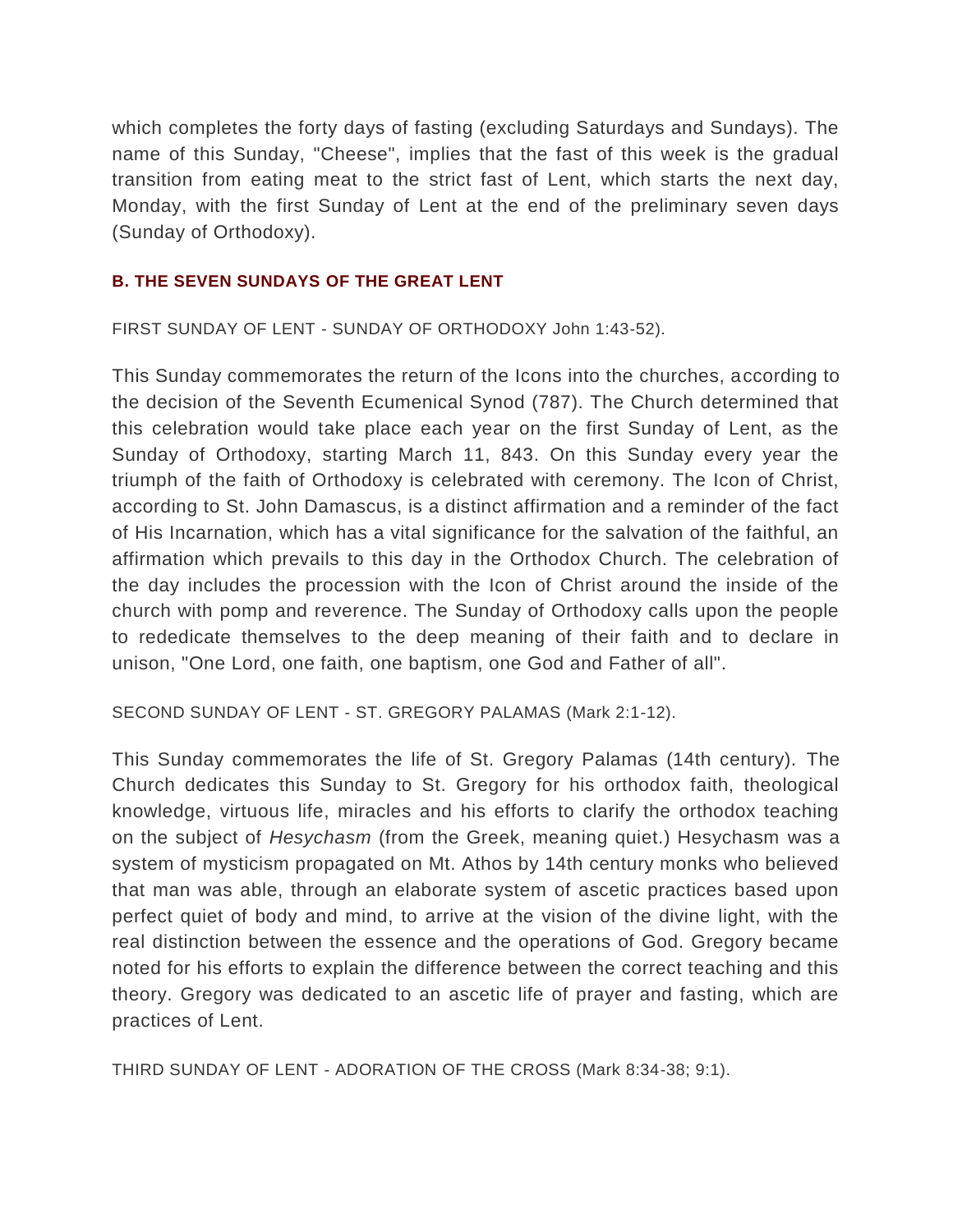This Sunday commemorates the venerable Cross and the Crucifixion of Jesus Christ. The Cross as such takes on meaning and adoration because of the Crucifixion of Christ upon it. Therefore, whether it be in hymns or prayers, it is understood that the Cross without Christ has no meaning or place in Christianity. The adoration of the Cross in the middle of Great Lent is to remind the faithful in advance of the Crucifixion of Christ. Therefore, the Dassages from the Bible and the hymnology refer to the Passions, the sufferings, of Jesus Christ: The passages read this day repeat the calling of the Christian by Christ to dedicate his life, for "If any man would come after me, let him deny himself and take up his cross and follow me (Christ)" (v. 34-35). This verse clearly indicates the kind of dedication which is needed by the Christian in three steps:

- 1. To renounce his arrogance and disobedience to God's Plan,
- 2. To lift up his personal cross (the difficulties of life) with patience, faith and the full acceptance of the Will of God without complaint that the burden is too heavy; having denied himself and lifted up his cross leads him to the,
- 3. Decision to follow Christ.

These three voluntary steps are three links which cannot be separated from each other, because the main power to accomplish them is the Grace of God, which man always invokes. The Adoration of the Cross is expressed by the faithful through prayer, fasting, almsgiving and the forgiveness of the trespasses of others. On this Sunday the Adoration of the Cross is commemorated with a special service following the Divine Liturgy in which the significance of the Cross is that it leads to the Resurrection of Christ.

FOURTH SUNDAY OF LENT - ST. JOHN OF THE CLIMAX (Mark 9:17-31).

This Sunday commemorates St. John of the Climax (6th century) who is the writer of the book called The Ladder (*climax*) of Paradise. This book contains 30 chapters, with each chapter as a step leading up to a faithful and pious life as the climax of a Christian life. The spirit of repentance and devotion to Christ dominates the essence of this book, along with the monastic virtues and vices. He was an ascetic and writer on the spiritual life as a monk-abbot of Sinai Monastery. These steps of the ladder as set forth by St. John are to be practiced by the Christian especially during this period of the Great Lent. Each step leading to the top step of the ladder, is the climactic essence of the true meaning of a Christian life.

FIFTH SUNDAY OF LENT - ST. MARY OF EGYPT (Mark 10:32-45).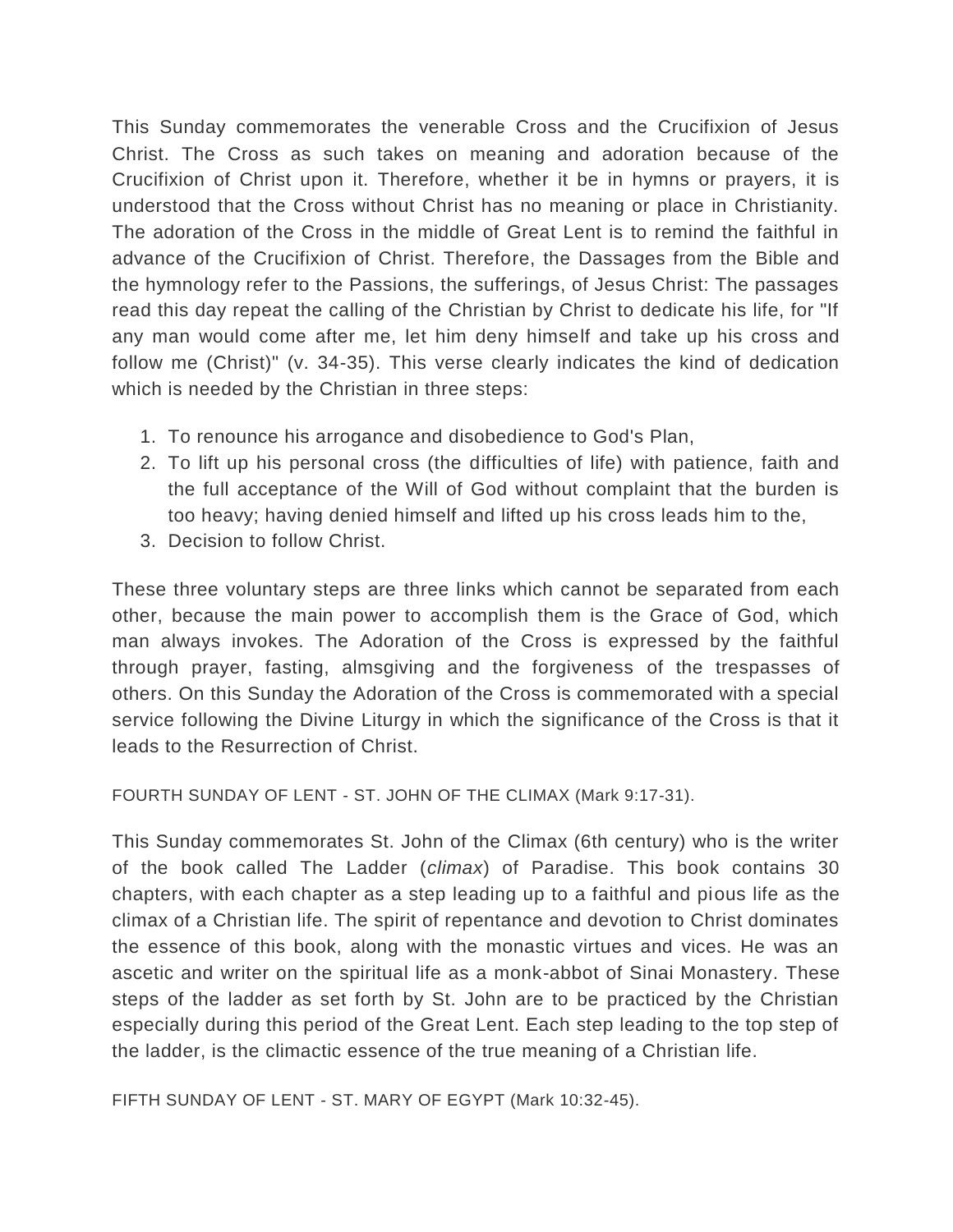This Sunday commemorates the life of St. Mary of Egypt, who is a shining example of repentance from sin through prayer and fasting. She lived a sinful life for many years, but was converted to a Christian life. She went into the wilderness to live an ascetic life for many years, praying and fasting in repentance of her previous sinful life, and dying there. St. Mary's life exemplifies her conviction about Christ, which motivated the changing of her life from sin to holiness through repentance. Her understanding of repentance involved not a mere change from small things in her life, but an extreme change of her entire attitude and thoughts. The Church commemorates St. Mary for her recognition of her own sins as an example of how one can free oneself from the slavery and burden of wrongdoings. This recognition of sin is imperative during Lent for the faithful as a means of selfexamination and preparation for a more virtuous life in anticipation of the Crucifixion and the Resurrection of Christ.

# PALM SUNDAY (John 12:12-18).

This Sunday commemorates the triumphant entrance of Jesus Christ into Jerusalem. The people of Jerusalem received Christ as a king, and, therefore, took branches of palms and went out to meet Him, laying down the palms in His path. The people cried out the prophecy of Zechariah: "Hosanna! Blessed is he who comes in the name of the Lord, even the King of Israel" (v. 13; of Zechariah 9:9). The celebration of the Jewish Passover brought crowds of Jews and converted Jews to Jerusalem. They had heard of the works and words of Christ, especially about the resurrection of Lazarus. All the events related to Christ had a Messianic meaning for the Jews at the time. This vexed the high priests and pharisees. As usual, Christ went to the Temple to pray and teach. That evening Christ departed for Bethany. The tradition of the Church of distributing palms on this Sunday comes from the act of the people in placing the branches of palms in front of Christ, and henceforth symbolizes for the Christian the victory of Christ over evil forces and death.

# HOLY WEEK.

The period of Great Lent includes the days of Holy Week. This is the time when Christians who went through the whole period of Lent in prayer and fasting approach the Feast of Feasts to celebrate the Passions of Christ and His Resurrection. During the entire Lent the faithful try to practice and live the ideals and standards of this period in the light of Easter. This is why the Hymnology of the entire period of Lent, especially during Holy Week, refers to the Resurrection